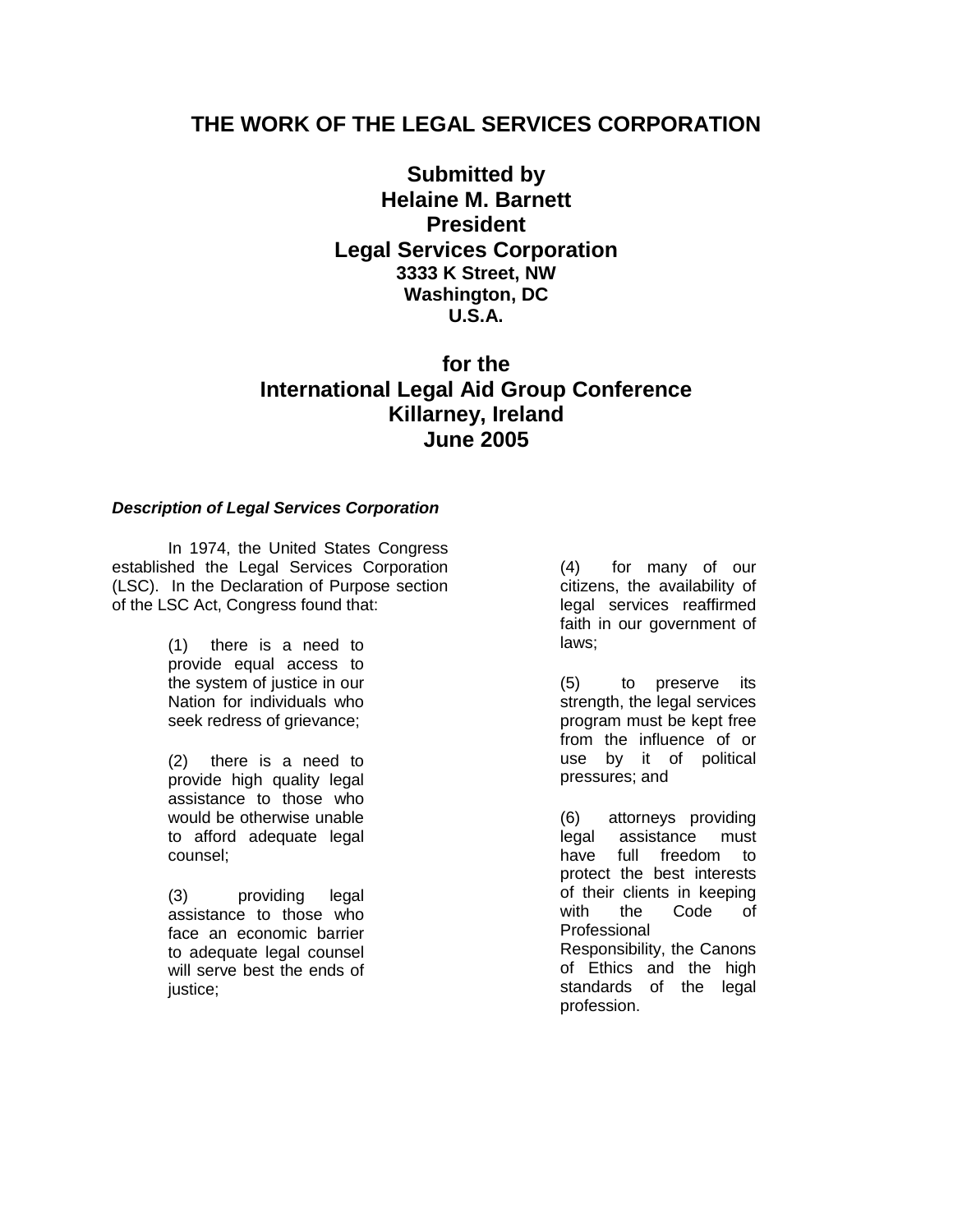Today, more than thirty years since its inception, and almost 130 years since the first legal aid program was begun in New York City, LSC has become the primary funder of civil legal services for poor Americans and a national leader in the American civil legal justice system. It enjoys strong bipartisan support in Congress and the support of the current administration, under President George W. Bush.

Under the LSC Act, LSC operates as a private, non-profit corporation although it was created and is entirely funded by Congress. LSC's mission is to promote equal access to the justice system and improve opportunities for low-income people throughout the United States and its territories by making grants to programs for the provision of high-quality civil legal assistance to those who would be otherwise unable to afford legal counsel. LSC does not provide legal services directly. Rather, it provides grants to independent local programs<sup>1</sup> selected through a system of competition.

LSC is headed by an eleven-member Board of Directors nominated by the President of the United States and confirmed by the U.S. Senate. By law, the Board is bipartisan; no more than six members may be of the same political party. The current Chair of LSC's Board of Directors is Frank B. Strickland. The Board chooses the President; LSC's current President is Helaine M. Barnett. LSC's office is in Washington, DC and has approximately 100 staff.

The LSC Act describes who may be represented with LSC funds and the types of cases that may be undertaken by a grantee. Grantees' clients must be low-income<sup>2</sup> and

 $\overline{a}$ 

U.S. citizens or lawful aliens. LSC grantees may not handle criminal cases with LSC funds, nor may they accept fee-generating cases that private attorneys are willing to accept on a contingent fee basis. (See *Regulatory Oversight* section below.) Pursuant to the LSC Act, federal regulations adopted by LSC limit the types of cases that grantees may undertake and the categories of clients who grantees may represent.

#### *LSC Grantees, Clients and Cases*

In calendar year 2005, LSC distributed \$316.6 million (of its \$335.3 appropriation) in grant awards to 140 programs. These programs serve every county in the United States and its territories including American Samoa, the Commonwealth of Puerto Rico, the U.S. Virgin Islands, Guam, Micronesia, and the District of Columbia. LSC's largest award to a grantee is \$15 million to Puerto Rico Legal Services; the smallest award is \$293,000 to U'Unai Legal Services Clinic in American Samoa.

LSC grantees are independent entities which are governed by their own boards of directors. These boards of directors set program priorities, which determine the types of cases that grantees will handle, subject to restrictions set by Congress. Pursuant to federal regulations, a majority of each local board is appointed by local bar associations. One-third of each local board is composed of client-eligible representatives appointed by client groups. Each board hires an Executive Director, who is the chief operating officer responsible for the overall administration and supervision of the program staff and operations.

The clients helped by LSC grantees are as diverse as the nation, encompassing all races, ethnic groups, and ages. More than two-thirds of LSC's clients are women, many with children. Ten percent of LSC grantees' clients are senior citizens. Legal services

 $\overline{a}$ 

 $1$  The terms "programs", "recipients", "grantees" are used interchangeably throughout this Paper to refer to programs which provide civil legal assistance to the eligible poor which are funded by LSC.

 $2^{2}$  Low income is defined as below 125% of the federal poverty guidelines, which are revised each year by the Office of Management and Budget and then published by the U.S.

Department of Health and Human Services. Currently, a family of four can have a gross annual income of no more than \$24,188.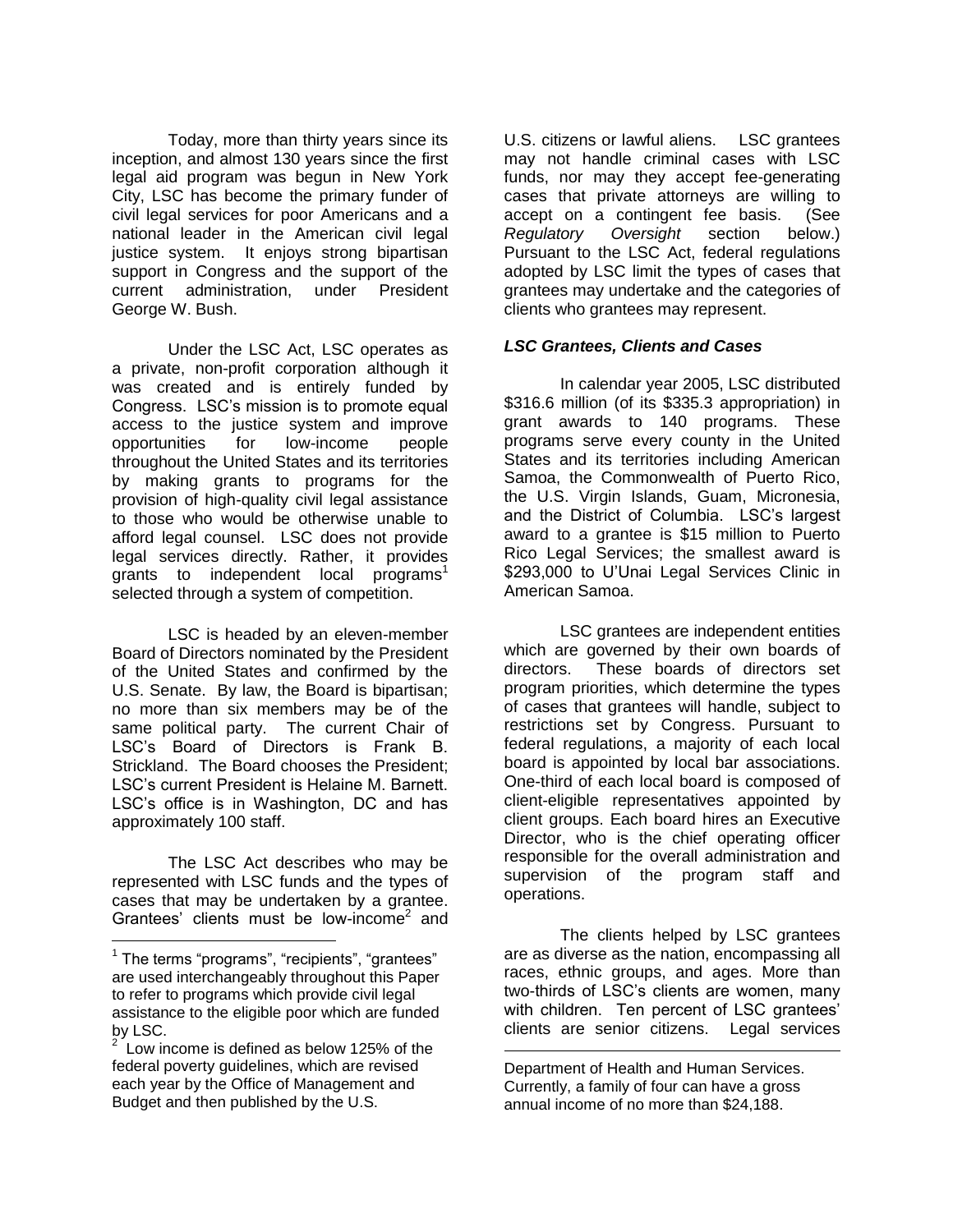clients include the working poor, former welfare recipients, veterans, Native Americans, migrant farm workers, immigrants, family farmers, people with disabilities, and victims of natural disasters. A growing number of clients do not speak English or speak English as a second language. Many clients were formerly of moderate means but became poor as a result of family tragedy, illness, or sudden unemployment. Federally funded legal services programs help thousands of Americans each year restore their economic independence through advocacy within the U.S. civil justice system, consistent with LSC's statutory mandate.

Most cases handled by LSC grantees are in the areas of family law, housing, income maintenance, and consumer.<sup>3</sup> Last year, LSC programs closed more than 900,000 cases on behalf of low-income clients. The largest category is family law cases, many of which involve legal services to victims of domestic abuse. This legal work may include securing protective orders and obtaining orders regarding custody, visitation, marital separation and divorce. Other cases typically handled by legal services lawyers within these broad areas include cases dealing with evictions, access to affordable and safe housing, foreclosures, access to necessary health care, debt collection, protection of consumer rights, and claims for public benefits such as social security, unemployment compensation, disability insurance, food stamps and public assistance.

Most legal services cases are resolved rapidly and out of court. Often, legal advice, a referral, or a letter or phone call solves the legal problem. At other times, litigation may be necessary. Unfortunately, because of the high demand for services, grantees are often unable to provide representation to all clients involved in litigation. Many of these clients will receive only legal advice or brief service. Frequently, cases in litigation are resolved

 $\overline{a}$ 

through negotiated settlements. Last year, less than 14 percent of grantees' cases closed were resolved by court or administrative agency decisions.

Direct representation is only part of the work of LSC's grantees. LSC also uses a "matters" reporting system to measure services provided to the low-income community and the productivity of LSC grantees. Matters are the kinds of assistance rendered by LSC grantees that fall short of the official definition of a case but nonetheless constitute help for clients seeking justice. Examples of "matters" include assistance through self-help clinics, community legal education sessions, staffing courthouse help desks, and maintaining statewide legal aid websites. LSC grantees handle over four million matters annually.

Legal services programs leverage federal funds by involving private attorneys in the delivery of legal services through volunteer pro bono work. LSC requires its grantees by regulation to devote an amount equal to at least 12½ percent of the grantees' LSC grant for the involvement of private attorneys in the delivery of legal services to eligible clients. Legal services programs involve private attorneys in the full range of services to clients including: direct representation of cases in the program's priority areas, community legal education, community economic development, and pro se assistance. Last year private attorneys were involved in closing more than 100,000 cases.

Private attorneys' involvement with LSC grantees has not only provided a valuable service to clients but also strengthened the partnership between LSC, its grantees and the private bar. Throughout the country, bar associations are major supporters of LSC grantees and are actively involved in efforts to increase grantee funding and improve the civil justice system for the poor.

Since its inception, LSC has recognized the unique needs of Native Americans and has provided special funding

 $3$  LSC collects information on cases that its grantees undertake through its Case Reporting System (CRS).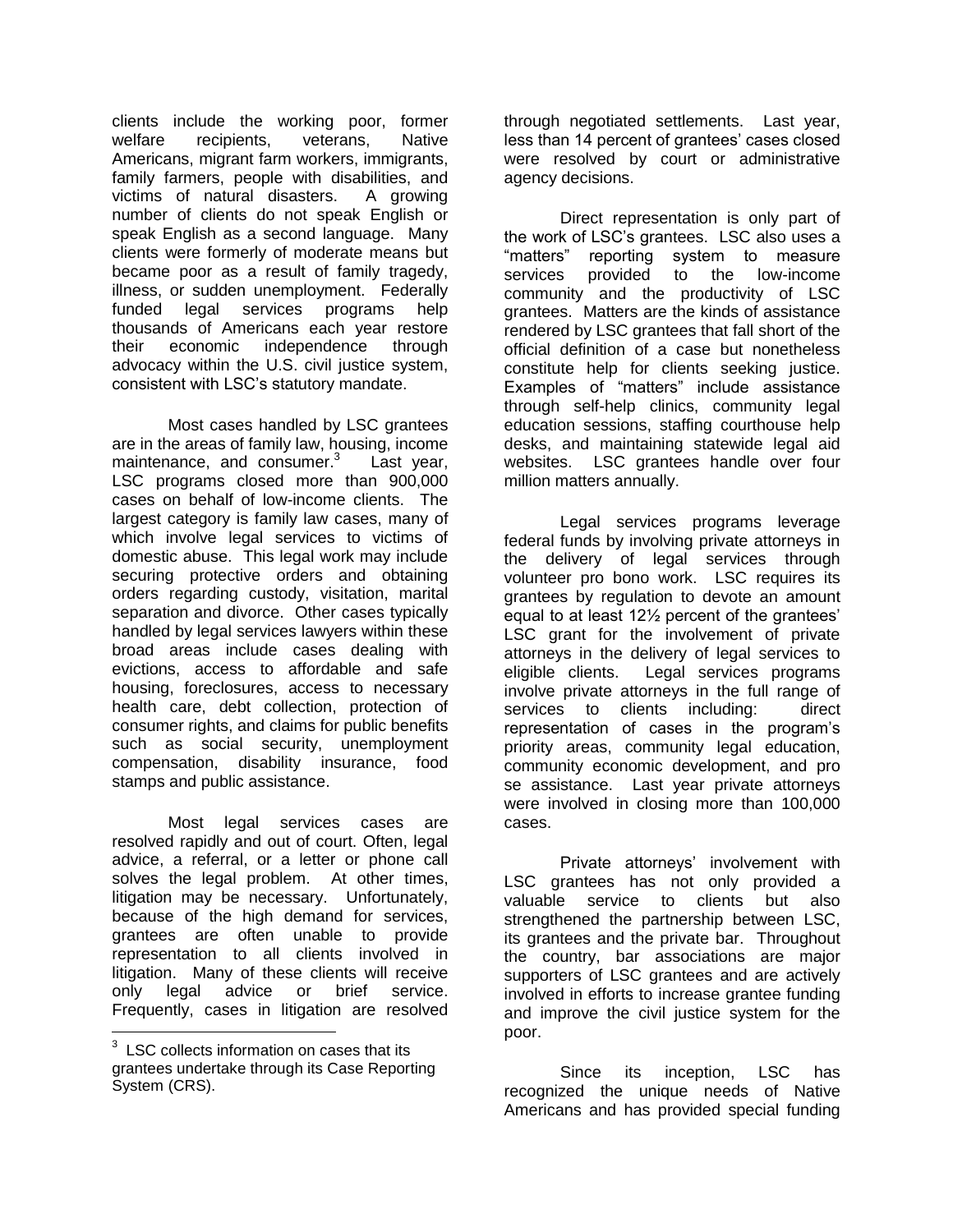to programs serving Native Americans. In 2005, LSC awarded \$8.8 million to 27 such programs serving members of tribes living on or near reservations across America. In the early days of LSC's existence, because most tribes were desperately poor, Native American legal aid programs played a significant role in assisting nascent tribal governments with building their legal infrastructures, including the drafting of tribal codes, statutes, and constitutions. Seeking federal recognition for tribes was a high priority for legal aid programs during the 1960's and 1970's. Today, while a few programs are still involved in tribal recognition work, Native American grantees represent clients on a variety of legal issues unique to the client's status as a Native American such as Indian Child Welfare Act cases and cases involving an individual's status as a tribal member.

Recognizing the unique needs of the migrant farmworker client population, LSC has required states to develop special legal assistance projects for legal services to migrant farmworkers. Funding for these projects is allocated from the total LSC funding for the state and is based on the state's migrant poverty population. In 2005, migrant projects received \$10.4 million in LSC funding. These projects represent migrant farmworkers on issues relating to their work as farmworkers such as, wage claims, health and safety issues, and migrant housing issues.

## *Grant Making and Grants Management*

LSC's congressional appropriation requires that grants be awarded through a competition based system.<sup>4</sup> Applicants for LSC funding apply for funds to provide civil legal services to particular geographic areas, called "service areas." A service area may consist of a single state or territory, or several counties within a state. Competition for service areas occurs at least once every three

 $\overline{a}$ 

years. Grant amounts are based on the poverty population within the service area. Grantees currently receive \$8.42 for every poor person in their service area. Pursuant to the LSC Act and regulations, LSC will not give any preference to current or previous grantees in the competitive grants process.

 The purposes of the competitive grants system are to:

(a) Encourage the effective and economical delivery of high quality legal services to eligible clients that is consistent with the LSC Performance Criteria and the American Bar Association Standards for Providers of Civil Legal Services to the Poor through an integrated system of legal services providers;

> (b) Provide opportunities for qualified attorneys and entities to compete for grants and contracts to deliver high quality legal services to eligible clients;

> (c) Encourage ongoing improvement in providing high quality legal services to eligible clients;

> (d) Preserve local control over resource allocation and program priorities; and

> (e) Minimize disruptions in the delivery of legal services to eligible clients within a service area during a transition to a new provider.

#### 45 C.F.R. §1634.1.

LSC's Office of Program Performance developed the competitive grants system and the instrument through which grant applications are made (i.e., the Request for Proposals (RFP)) with a focus on providing

<sup>&</sup>lt;sup>4</sup> Omnibus Consolidated Rescissions and Appropriations Act of 1996, Pub.L. 104-134, 110 Stat. 1321, § 503(a) (1) (1996), as reincorporated annually thereafter in LSC's appropriation.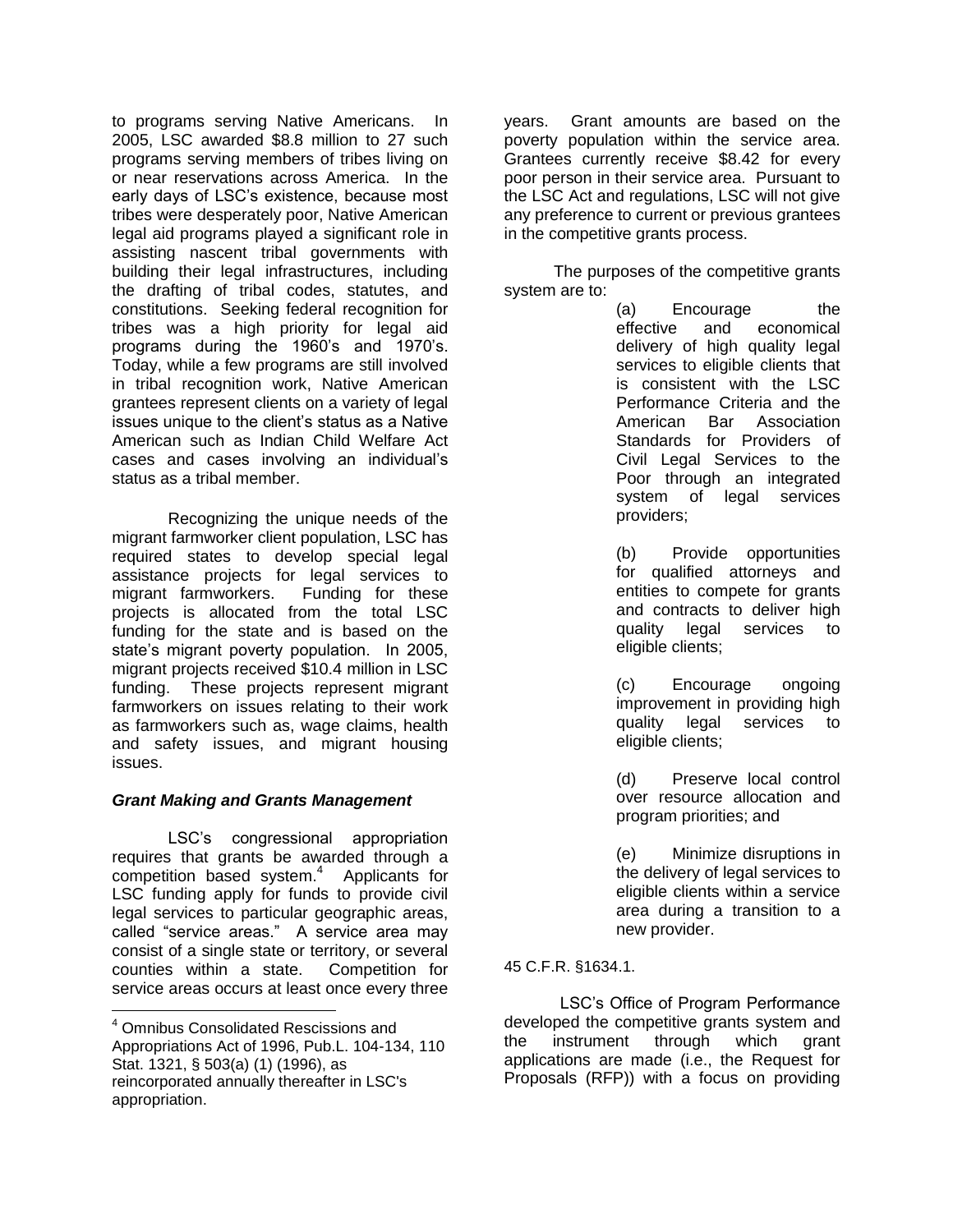high quality client-centered legal services. (See *LSC Quality Initiative* section below.)

The competitive grants process and the grants management process have evolved into useful tools for grantee capacity building, for identifying areas for further improvement, and for increasing coordination within the legal services delivery system. LSC looks to the competitive grant process to 1) collect information necessary to determine the capacities of individual legal services programs; 2) remain informed about the quality of legal services delivery throughout the country; 3) identify best practices that can be replicated by other grantees; and 4) communicate LSC's expectations regarding quality standards, practices, and outcomes for the low-income community.

Applications for the grant provide extensive information about the applicants' proposed delivery systems. LSC staff evaluate the grant applications based on the ABA Standards for the Providers of Civil Legal Services to the Poor and the LSC Performance Criteria and make funding recommendations to the LSC President who makes the final funding decision. LSC may also conduct an on-site evaluation of an applicant. LSC funding is awarded to those applicants demonstrating the best capacity to deliver high quality client-centered legal services consistent with quality standards, LSC regulations and policies, and applicable laws.

The LSC competitive grants process is fully automated. This automation allows LSC to more efficiently review and analyze information on legal needs, response strategies, administrative and management systems as well as to identify strengths and weaknesses in the delivery system. Information pertaining to the competitive grants process, including a copy of the RFP, is available at *[www.ain.lsc.gov.](http://www.ain.lsc.gov/)*

After award of the grants, LSC provides "feedback letters" to grant recipients. Feedback letters address the potential strengths and weaknesses of the proposed delivery strategy based on a review of the grant application. The feedback letters are intended to improve program performance and to improve the quality of future grant applications.

LSC oversees the work of its grantees in a variety of ways. One method is through an on-site evaluation of the quality of a grantee's performance. Depending on the size of the grantee, these evaluations may be conducted by two to four members of the LSC staff and last from three to five days. On-site grantee quality evaluation visits are preceded by extensive document requests. Included in these requests are grantee policy manuals and legal writing samples. During the field visit, the evaluation team interviews grantee management staff, administrators, casehandlers, board members, community and social service agency staff, bar leaders, members of the private bar and judges. Onsite program evaluations end with an exit interview where the reviewers present preliminary findings. Following the on-site visit, the grantee receives an extensive written assessment. It is not uncommon for the assessment to recommend steps the grantee should take to improve performance and to require follow-up reports from the grantee. LSC typically makes 12 to 15 program evaluation visits each year.

Besides these on-site grantee evaluations to review in depth the quality of the grantee's performance, LSC conducts other forms of on-site reviews. These on-site reviews may be to evaluate a specific concern LSC has about a grantee's performance, to gauge progress on a specific issue identified during a prior on-site evaluation, or to evaluate the effectiveness of the grantee's delivery system when the service area has been expanded. Further, to assist grantees improve performance, LSC provides on-site technical assistance. In recent years, grantees have most often requested technical assistance to improve ways clients access their services, such as the use of telephone intake and advice systems. LSC will conduct approximately 25 of these types of on-site evaluations or technical assistance visits during the year.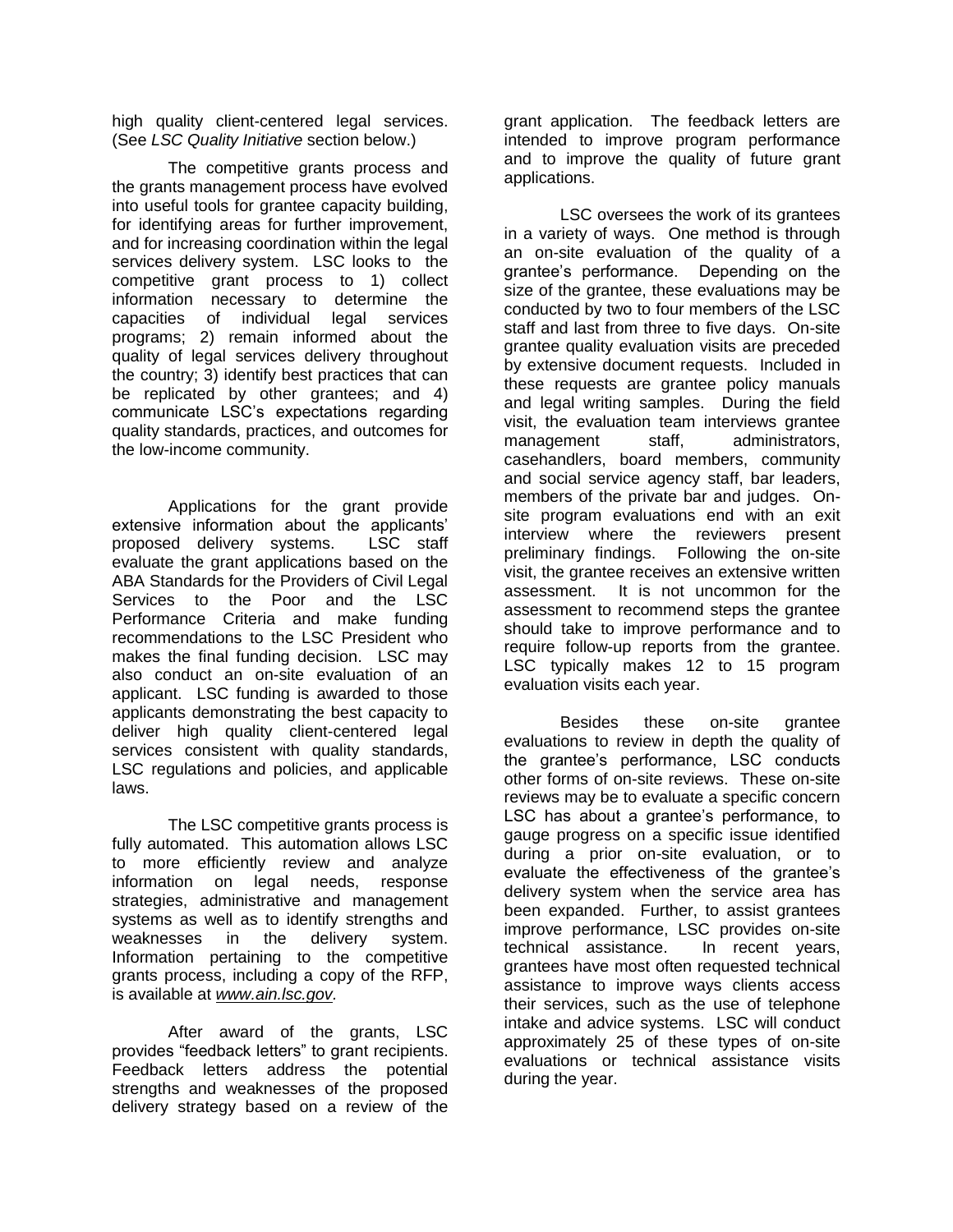Another way LSC monitors the work of its grantees is through special grant conditions. Although grants are typically awarded for a three year term, they may be awarded for shorter terms where there are unresolved issues. All grants are subject to an annual renewal. At either the initial grant award stage or at the grant renewal stage, LSC may impose special grant conditions on a grantee that require the grantee to file progress reports on resolving issues, such as the integration of expanded services areas. Sometimes the grant conditions require the grantee to take corrective action to improve performance in a specific area. Special grant conditions most often require that the grantee file periodic reports during the grant year on the corrective action taken to date. LSC will discuss these corrective action reports with the grantee. In addition to monitoring special grant conditions, LSC staff maintains close communications with all grantees during the year to help monitor the activities of its grantees and the quality of services provided.

From time to time, LSC issues Program Letters to its grantees to give guidance in a particular area. The most recent Program Letter provided guidance for LSC's grantees on the provision of legal services to individuals with Limited English Proficiency (LEP). An increasing number of grantees' clients throughout the country do not speak English well, if at all. In order to better serve eligible clients and comply with federal civil rights requirements, grantees need to expand their service strategies and procedures to include communities with limited English proficiency.

#### *Regulatory Oversight*

Besides overseeing the quality of grantees' work, LSC's Office of Compliance and Enforcement (OCE) is responsible for ensuring that congressionally-mandated restrictions and other regulations are adhered to by its grantees. LSC's responsibilities include reviewing compliance by grantees with the LSC Act and regulations.

Restrictions, enacted by Congress in 1996, prohibit LSC grantees from, among

other things, filing or litigating class action lawsuits, engaging in most types of lobbying, seeking or receiving attorneys' fees, litigating on behalf of prisoners, or representing undocumented aliens.<sup>5</sup> Furthermore, grantees may not conduct restricted work with their non-LSC funds. LSC has implemented these restrictions by regulation and monitors its grantees closely to ensure strict compliance. LSC will not hesitate to take strong and decisive action when grantees fail to comply with the law or LSC regulations. Sanctions have been and will be imposed where necessary and appropriate, up to and including termination of the program's LSC grant.

LSC's regulatory oversight also includes on-site grantee reviews to ensure that all congressional restrictions on LSCfunded programs are enforced. LSC selects programs for on-site review based on a number of criteria, including complaints of non-compliance, referrals from the Office of the Inspector General, or a significant change in client service activities. LSC has the authority to conduct random compliance reviews as well. LSC routinely provides technical assistance and onsite trainings and helps its grantees develop corrective action plans as a proactive measure to help address a potential compliance issue. Last year, LSC conducted 22 on-site compliance reviews as well as a number of special investigations. LSC also provides training on compliance and regulatory issues for new Executive Directors

 $\overline{a}$ 

 $<sup>5</sup>$  Two lawsuits have challenged these</sup> restrictions: *LASH et. al. v. LSC* and *Velazquez et. al. v. LSC, also cited as Dobbins et al v. LSC.* The primary argument in these cases was that these restrictions violated the First Amendment rights of LSC grantees, their lawyers and their clients. With one exception regarding welfare reform litigation, the restrictions were upheld as facially constitutional so long as grantees have adequate alternative avenues for free speech. Most recently in the *Dobbins* case, the U.S. District Court for the Eastern District of New York, while upholding the constitutionality of the restrictions, struck down LSC's implementation of the private funds restriction. The *Dobbins* case is on appeal to the U.S. Court of Appeals for the Second Circuit.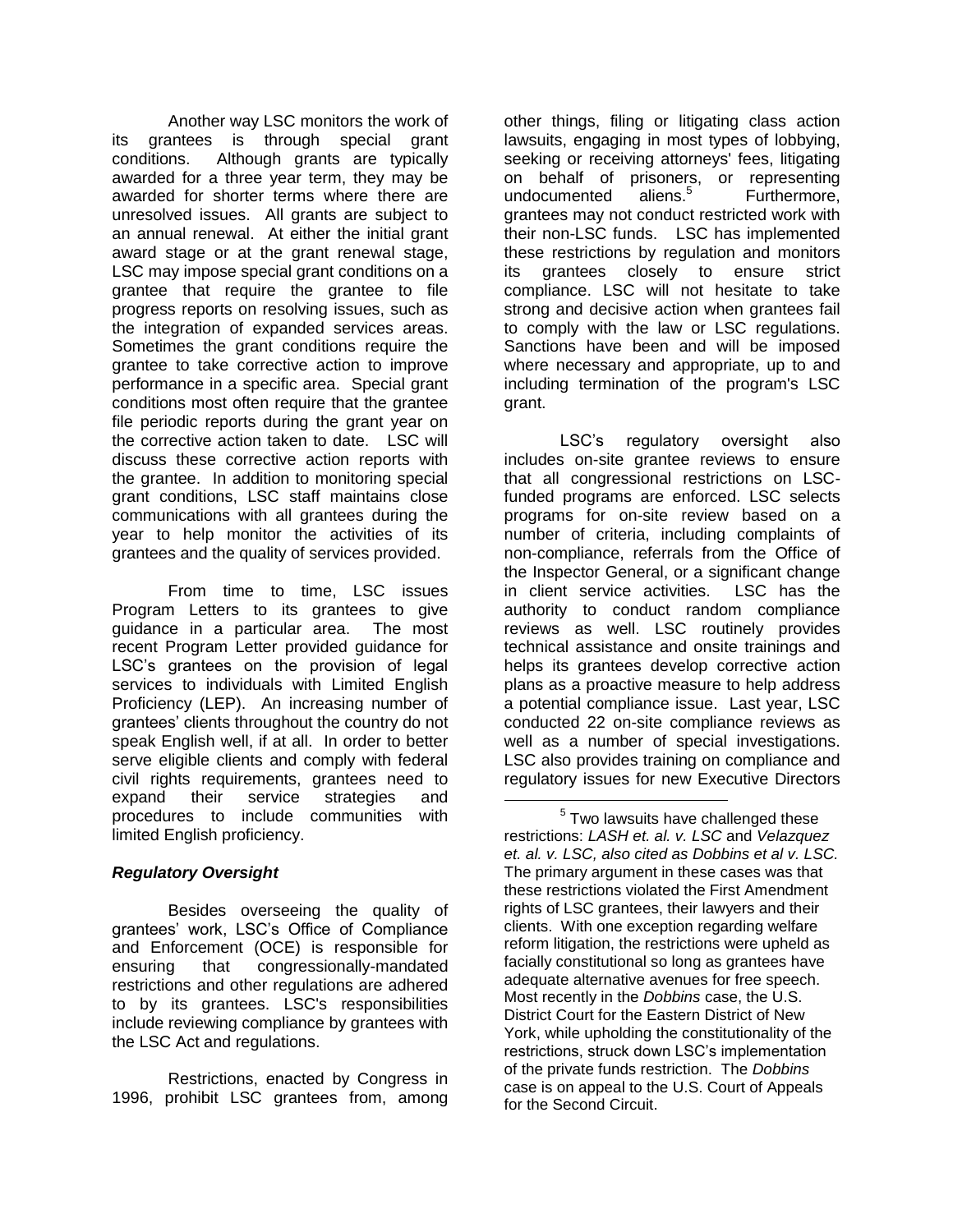and provides training as well for the staff of grantees. Last year, LSC conducted seven such training sessions.

LSC is experimenting with a protocol for a visit to grantees conducted by both staff from OPP and staff from OCE and will evaluate its effectiveness by the end of this year.

In addition to being responsible for overseeing compliance, OCE responds to public complaints; approves major expenditures of funds by LSC grantees; conducts accountability training; and provides follow-up to certain findings and recommendations contained in grantees' audited financial statements.

Finally, LSC requires that each grantee be audited annually by an Independent Public Accountant (IPA). The IPA reviews grantee compliance with LSC regulations and congressional restrictions. IPAs report any evidence of non-compliance to the Inspector General, who in turn refers the findings to LSC for follow-up and resolution.

#### *Technology Initiative Grants Program*

The effective utilization of new technologies has been one of LSC's key strategies to serve more clients efficiently in an era of diminishing financial resources. The Technology Initiative Grant program (TIG) was developed in response to the significant unmet need for civil legal services for lowincome people and the availability of a new resource -- the communication and information capacities produced by the technological revolution.

Congressional funding for the TIG program began in 2000 and has provided LSC with a remarkable opportunity to explore new ways to serve eligible persons and to help build legal aid programs' capacities. TIG grants have supported projects to develop, test and replicate technologies that improve client access to quality legal assistance in the full range of legal services. LSC has

partnered with state courts, bar associations, other legal services providers, and major U.S. technology companies in support of its TIG awards.

In funding TIG, Congress emphasized technological innovations that would improve services in the areas of pro se and client legal education. However, the program's impact has been even broader. Effective and efficient pro se and client legal education require a sound technological infrastructure, which is comprised of software, hardware, and personnel components. The infrastructure capacities required to markedly improve pro se and community education have the potential to directly and indirectly enhance the effectiveness and efficiency of programs' and states' entire legal services delivery systems.

*Legal Information Website Grants.* Given the capacities of the Internet, websites are among the most cost-effective ways to provide clients and those helping them – legal services advocates, volunteer lawyers, the courts and social service providers – with access to essential legal information and the ability to appropriately use that information. To ensure state justice communities have access to effective and efficient website capacities as economically as possible, TIG funded the development of two statewide website templates that states can adapt to meet their particular needs. Forty-eight states, DC, Guam, Puerto Rico, and the Virgin Islands are developing websites using these templates.

Early in the TIG program's existence, some in the legal services community expressed concern that many low-income clients would have difficulty using online resources because they cannot afford a home computer. But the increasing availability of publicly assessable Internet terminals at courthouses, shelters, and public libraries has lessened that concern. A recent study by the Bill & Melinda Gates Foundation reports that 95 percent of libraries offer public access to the Internet, and 14 million people use these library Internet terminals. Low-income families, the report stated, are especially likely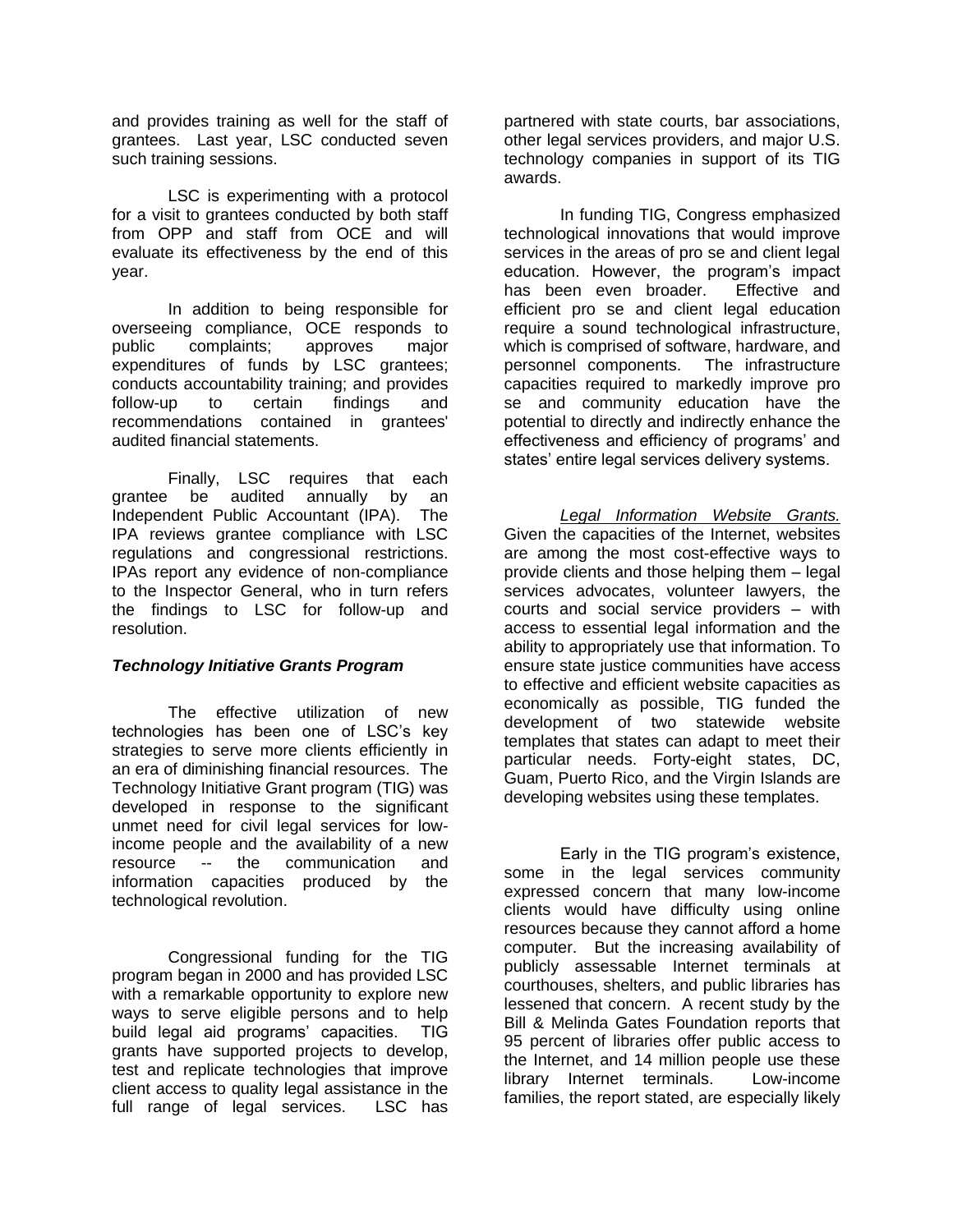to take advantage of library-based Web resources. LSC has invested roughly \$3 million in the last two years so that every state may have a comprehensive legal services website where individuals in need of legal assistance can access important legal materials.

Other TIG grants have supported the creation of sites specifically designed to assist self-represented litigants by offering downloadable self-help materials, referrals to legal and social services providers, and other useful links. Some state websites offer video and audio tours of local courthouses. In 2004, Montana Legal Services Association and Iowa Legal Aid were awarded a grant to pioneer a ―virtual legal assistance‖ feature that allows clients to receive help navigating the *pro se* site through a real-time online discussion with a trained volunteer.

*Grants to Improve Programs' Effectiveness and Efficiency.* TIG funding for increased connectivity, case management system upgrades, and intake tools has allowed many LSC grantees facing budget cuts to do more with less. New case management systems integrate data from grantees' multiple offices, from newly merged program, or from multiple grantees in a state, thereby enhancing the efficiency of operations from the intake process to case supervision.

In addition, the TIG program has supported a range of initiatives to help providers learn from and assist one another. Targeted online training has provided directors and staff with the technical expertise to implement new technology systems effectively. TIG has funded projects that allow grantee staff to collaborate by convening online meetings, where they can share resources and feedback on legal issues without leaving their offices. In Tennessee, LSC funded an online system that allows legal services lawyers to give case research assignments to law students, who get course credit while providing valuable assistance to understaffed legal aid offices. These relatively inexpensive projects enhance the services that LSC grantees are able to provide.

*Projects Partnering with Courts.* Legal aid programs have partnered with many state courts for TIG funded projects to create pro se forms and other legal education materials. In an effort to help self-represented litigants navigate their way through the court system, LSC is funding "document assembly" systems that allow users to log online and fill out court forms and pleadings by answering simple questions presented in a basic interview format. Each system will tailor its online court forms to be consistent with the state's case law and jurisdictional rules. Some states, such as Idaho, are pioneering systems that will offer bilingual options, allowing users to fill out the forms in Spanish while printing forms to be filed in court in English.

*Future Uses of Technology in the Delivery of Legal Services.* The legal services community has just begun to tap the vast potential that the effective use of websites and related technologies offers to increase the quality and quantity of services. A range of technologies now in development or soon to be widely implemented will provide for substantial increases in the scope, volume, and quality of LSC grantees' services. Among these, "LiveHelp" will allow clients to receive ―chat‖ or telephone assistance in locating appropriate information or completing forms on the web. Incorporating multimedia formats – e.g., audio, video, text, and animation – into the web site templates will enable all groups, especially those with limited literacy or inexperience using computers and websites, to effectively capitalize on the resources available through web sites and related technologies.

Other technologies will enhance grantees' operational effectiveness and efficiency. Using a special technology that provides a standard to allow different data sources to communicate, LSC grantees will be able to establish systems through which they can refer clients to other programs without manually re-entering data. This special technology will also pave the way for grantees to work with courts on filing court documents electronically. The increasing quality and use of advocate web sites and other technologies enhance the abilities of legal services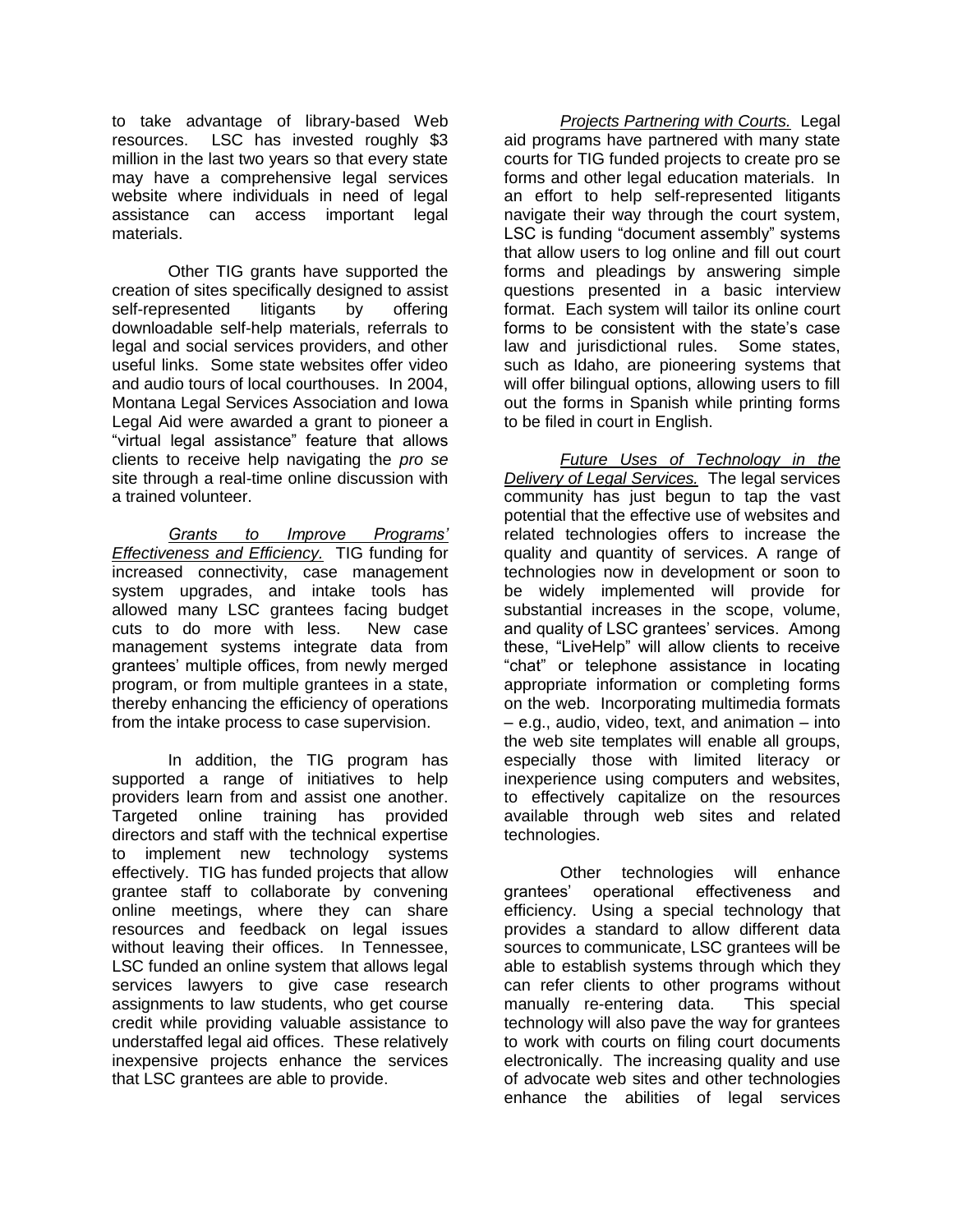advocates to access necessary legal materials and data base systems, improve communications with fellow advocates, and increase outreach and services to clients in their communities. On-line training has the promise to cost-effectively provide high quality web-based training to advocates, managers and administrative staff members.

These technologies build on and extend the systems previously developed through TIG-supported initiatives. They, in turn, will provide the foundations for future TIG-initiatives that support the on-going development, adaptation and implementation of technologies that will enable LSC grantees to continuously increase the quality and quantity of the services they provide their client communities.

### *Adequacy of LSC Funding*

Unfortunately, LSC's funding over the years has not kept up with the rate of inflation. LSC's current appropriation of \$330.8 million, in real dollars, is equivalent to less than half the federal legal aid investment in 1980, when some programs briefly achieved a "minimum access" goal of two lawyers per 10,000 eligible clients. It would take an appropriation of more than \$683 million today to equal 1980 funding, adjusted for inflation. The most significant actual reduction in LSC funding came in 1996, when Congress reduced LSC's budget from \$400 million to \$278 million, requiring the layoff of more than 900 attorneys and the closure of some 300 legal aid offices nationwide.

With the decline in federal funding in the face of increasing demand for services, LSC encourages its grantees to leverage the federal dollars and seek additional sources of funding. Non-LSC funding sources include state and local governments, IOLTA (Interest on Lawyer Trust Accounts) programs, other federal sources, bar associations, charitable organizations, foundations, corporations and individual donors. Last year, funding for LSC programs from those non-LSC sources totaled \$350 million. However, LSC remains the largest single source of funding of its grantees.

#### *Measuring the Justice Gap*

Despite best efforts to seek additional sources of revenue, demand for services is much greater than grantees' resources. LSC is working to document the current imbalance as precisely as possible. The last national survey on the legal needs of low and moderate income Americans was conducted by the American Bar Association (ABA) in 1994. That study found that about 80 percent of the civil legal needs of poor Americans were unmet. Various state studies have been conducted since then, all with somewhat different numbers, but all confirming the fact that the majority of the civil legal needs of the poor are unmet.

Even though LSC does not advocate another national study because it would be too costly and time consuming, LSC recognizes the need for a new initiative in this area. This year, LSC launched an initiative in conjunction with the ABA's Standing Committee on Legal Aid and Indigent Defendants (SCLAID) and the National Legal Aid and Defender Association (NLADA) to document what is referred to as "the justice gap.‖ The plan is a multi-faceted approach to collecting relevant data. We are measuring declinations, analyzing recent state legal needs studies, comparing the numbers of legal aid lawyers to lawyers available to the general public and analyzing available data on the number of low-income unrepresented persons who were in court or administrative forums for selected types of cases. It is hoped that these approaches, when seen together, will provide a more complete picture of the unmet need for legal services.

First is the measure of declinations – those that LSC grantees are unable to serve or unable to serve fully. LSC collected data for a two-month period from LSC programs across the country on the number of potential eligible clients they must turn away due to lack of resources and cases where the programs are able to provide some level of services, but less service than what the client actually needs. LSC asked that each program count the numbers of persons who called for help with civil cases that were not assisted or not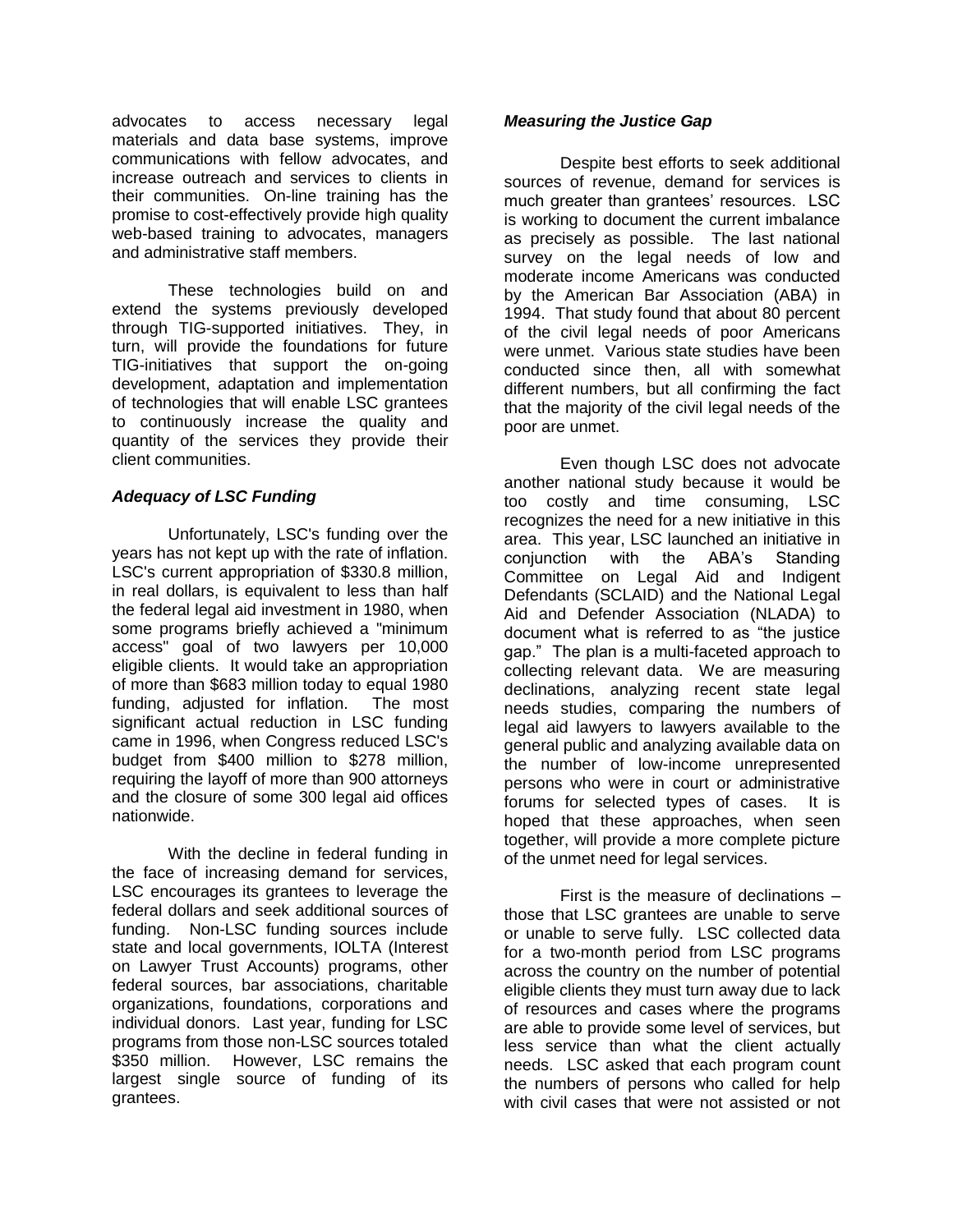fully assisted. This method has the advantage of counting actual potential clients who have real legal problems rather than projecting theoretical numbers of legal needs based on surveys. But, precisely because grantees only counted those who contacted them for help, it is recognized that the data does not accurately account for all of the unmet need. Some people with legal needs don't contact legal services offices either because they are not aware of legal services, or because they think that the program can't help them – either because of the program's priorities or limited resources. Some potential clients may not know that the problem they are facing has a legal remedy.

LSC is also collecting current data on the number of attorneys in a state as a percentage of the total population of the state as compared to the number of legal services attorneys available to serve the population of the state eligible for federally-funded legal services. Third, LSC is engaging in an analysis to extrapolate from the nine recent state legal needs studies since 2000 to determine if a common picture of need emerges from these studies despite methodological differences. Finally, LSC, the ABA and NLADA will attempt to collect data from states on low income self represented litigants by type of case.

## *LSC Quality Initiative*

The LSC Act requires LSC to ensure that the programs it funds are of the highest quality and meet professional standards. Quality is difficult to define. It necessarily encompasses many concepts. Quality includes a program's various capacities, the processes it follows, and the outcomes it achieves -- including both the results for individual clients and the extent it is successful in securing outcomes which "assist in improving opportunities for low-income persons," as the LSC Act provides. LSC's challenge is to determine how to best define quality, how to measure quality, and how to best ensure that its grantees provide—and their increasingly diverse clients receive high quality legal services.

In the last 20 years there have been major changes in the delivery of legal services in the United States. LSC funded programs have undergone major realignment. In 1998 LSC, as the major federal funder of civil legal services, funded 262 programs. Many of these programs were quite small, serving only one or a very few counties. Through LSC's past encouragement of consolidations, LSC today funds 140 programs. During this period, delivery systems changed remarkably. Many of the changes in delivery mechanisms resulted from changes in technology. With technology, services can be provided more efficiently and new options for providing services have opened, such as telephone advice and counsel services, the delivery of services over the Internet, and video conferencing.

While LSC has always used some form of definition of quality to make funding decisions and to evaluate grantees' performance, in the summer of 2004 LSC began a major initiative engaging the legal services community in an effort to better define and measure quality legal services.

LSC has held a series of ―Conversations on Quality‖ in which leaders in the legal services community provide guidance and input to the President of LSC as to how to define quality, how to measure quality, and what is the role of a funder to inspire and foster improved quality in the legal services provided by its grantees to eligible clients. These conversations are helping LSC frame a specific quality agenda to improve the quality of services to clients.

*LSC Performance Criteria.* A major focus of LSC's quality initiative is the reassessment of its Performance Criteria, which were written in 1993. The LSC Performance Criteria provide a framework upon which LSC grantees attempt to model their services. The Criteria call for: effectiveness in identifying and targeting a program's resources; effectiveness in engaging and serving the client community; effectiveness of legal representation and other program activities intended to benefit its clients; and effectiveness of administration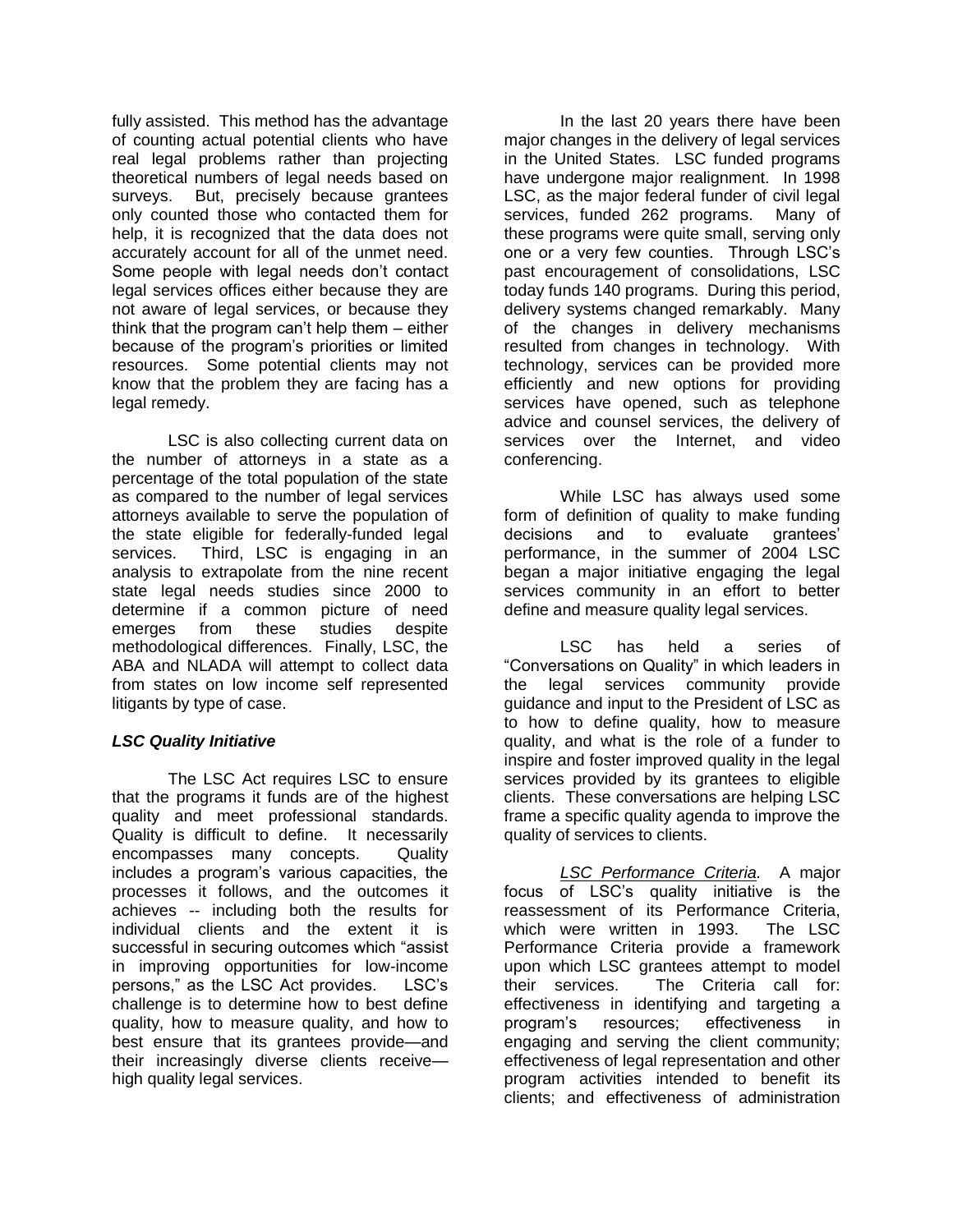and governance. LSC uses the Performance Criteria in every aspect of LSC's quality review work. As noted above, they are used for making funding decisions. LSC's Request for Proposals cites the relevant Criteria for each topic on which information is requested. The grant application evaluation guidelines that LSC reviewers use to rate grant applications are based on and cite to the Criteria with respect to each topic. Similarly, during LSC on-site reviews of grantee programs, LSC seeks to determine the extent to which the performance of a grantee meets, or is actively striving to meet, the Criteria.

LSC is currently working with a group of national leaders in the delivery of civil legal services to the poor to revise the Criteria to appropriately reflect today's legal services environment and to best achieve high quality, effective and client-centered representation. The goal is to consider how the Criteria are affected by, among other things, certain emerging realities in the low-income population, including the increase in clients with limited English proficiency, the effects of technology on the delivery of legal services, and the concepts of limited representation and discrete task or "unbundled" representation. LSC expects to complete this project by the fall of 2005.

*ABA Standards for Providers of Civil Legal Services to the Poor.* Included in the performance measures that LSC uses are the American Bar Association (ABA) Standards for Providers of Civil Legal Services to the Poor. The Standards are designed principally to guide organizations providing civil legal assistance to the poor, regardless of the organization's method of delivery or source of funds. Some of the Standards focus principally on the responsibilities of provider organizations, such as the Standards for internal systems and procedures, provider effectiveness, and governance. Others, such as the standards on representation functions, address the role of the practitioner who actually represents indigent clients. The ABA Standards are used much the same way as the LSC Performance Criteria are used.

The ABA Standards, adopted in the 1960's, were last revised in 1986. In December 2004 the ABA, through its Standing Committee on Legal Aid and Indigent Defenders, began an effort to update and revise the Standards. The LSC President was appointed to serve on the Task Force revising the ABA Standards and testified at the first public hearing on the Standards, identifying areas where the Standards need to be brought up to date and modified to reflect changes that have occurred in the last 20 years and reaffirming that the client-centered principles on which the Standards were built – high quality, competent and effective representation, client participation, and responsiveness to client needs – are as important today as when the Standards were first written.

*LSC's Leadership and Diversity Initiative Project*. Another aspect of LSC's Quality Initiative is its work on leadership and diversity. As a part of this work, LSC is planning a national project on mentoring to help develop the next generation of diverse leaders in legal services programs. LSC believes that mentoring can be an important component in leadership development and can help develop a younger more diverse corps of leaders. Maintaining high quality in LSC programs now and in the future requires developing leadership skills in LSC program staff who have the potential to be future leaders in the legal services community.

In order to better serve the clients of LSC's programs, LSC recognizes that the pool of potential future leaders must be diverse, well trained, and skillful.

*LSC Resource Initiative.* Another principal means by which LSC encourages high quality legal services is to serve as a clearinghouse to promote best practices and to facilitate the sharing of innovative ideas and strategies among its grantees. To accomplish this, LSC launched a unique library in cyberspace [\(http://www.lri.lsc.gov\)](http://www.lri.lsc.gov/) where advocates can learn of the inventive work of other grantees.

The LSC Resource Library is divided into seven discrete sections: substantive practice areas, diversity, legal work management, pro se representation,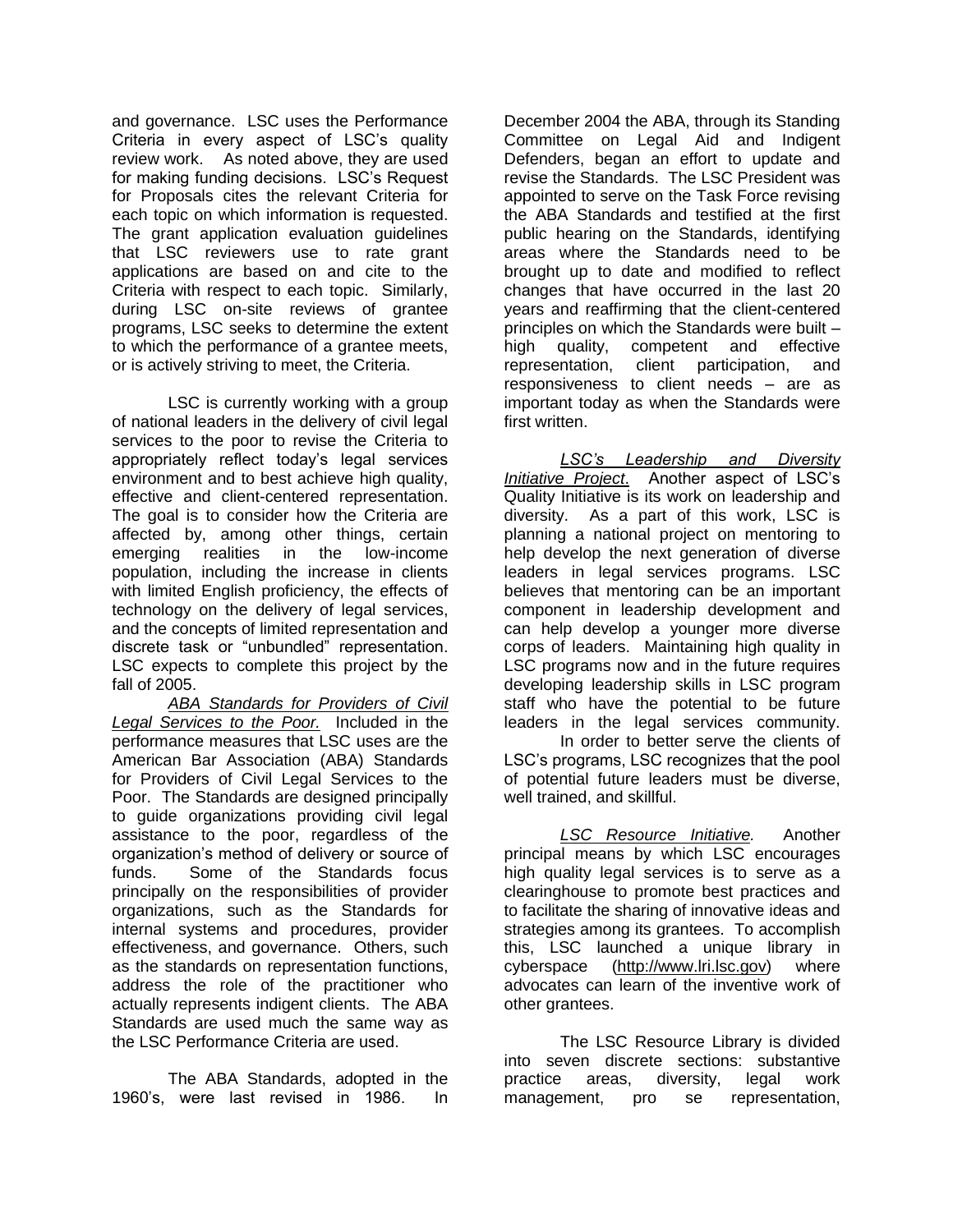technology, intake, and state delivery systems. The site includes project descriptions, training manuals, and tool kits. To avoid duplication, the website links to several other websites and existing sources of information. The website also includes announcements and conference opportunities available to the legal services community.

The site contains important suggestions for providers serving a growing population of clients with limited English proficiency, as well as strategies for the delivery of legal services in rural areas where geographic barriers pose challenges to advocates.

*Outcomes Measurements.* Quality may be enhanced by focusing on the outcomes achieved for clients by grantees. Outcome measurements not only serve as a self-evaluation method of an LSC grantees' effectiveness but also may be used by LSC and its grantees to make an even more compelling case to governmental and other funders. LSC has sponsored several conferences to engage practitioners from LSC-funded programs, who have designed and are implementing outcomes measurement efforts, in a discussion of ways to measure performance and outcomes in furtherance of LSC's focus on quality. Conference participants provided many helpful recommendations on ways to refine current practices, to gather useful information, and to train and assist programs in measuring the achievement of their articulated goals. Participants encouraged the collection of "good stories" as one way to disseminate information on successful results for clients. LSC will be developing future strategies for measuring outcomes based on the input it received at these conferences.

#### *Other Special Projects*

*Loan Repayment Assistance Program Pilot Project.* The burden of law school debt, which in the United States now averages around \$80,000 per law graduate, discourages many recent graduates from considering a career in legal services, where the starting salary nationally is around \$37,000 a year.

LSC's FY2005 appropriation contained a provision "to allow LSC to spend up to \$1,000,000 from a carryover fund balance for a law school student loan repayment pilot program in fiscal year 2005." In working toward the establishment of such a program, LSC created a Loan Repayment Assistance Program (LRAP) Task Force to determine how LSC could best help its grantees to recruit and retain attorneys who have substantial law school debt. The Task Force was comprised of individuals who have extensive experience with, and knowledge of, LRAP. The Task Force assisted in the design of an LRAP Pilot Program that will be beneficial to grantees in hiring and retaining attorneys with substantial law school debt. LSC announced the initiation of the Pilot Program on May 18, 2005.

*State Justice Community Initiative.*  LSC has asked its grantees to engage in statewide planning and to help coordinate the delivery of legal services within each state. The purpose of this planning and coordination effort was to have each state re-evaluate its entire delivery system and identify where changes are needed, with the primary goal being an improved statewide legal services delivery system for clients.

In many parts of the country, the result of this initiative was that LSC grantees began working with other state stakeholders –such as, state and local bar associations, the judiciary, law schools, and non-LSC funded providers of legal services to the poor –in ways that they never had before. These cooperative efforts among stakeholders, when taken together, resulted in significant, positive changes for low-income clients throughout the country, including the development of additional resources for civil legal services, new and more efficient ways of providing legal information and advice, alternative ways to serve the rural poor, and more effective and economical structures to assure equal justice to a greater number of low-income people.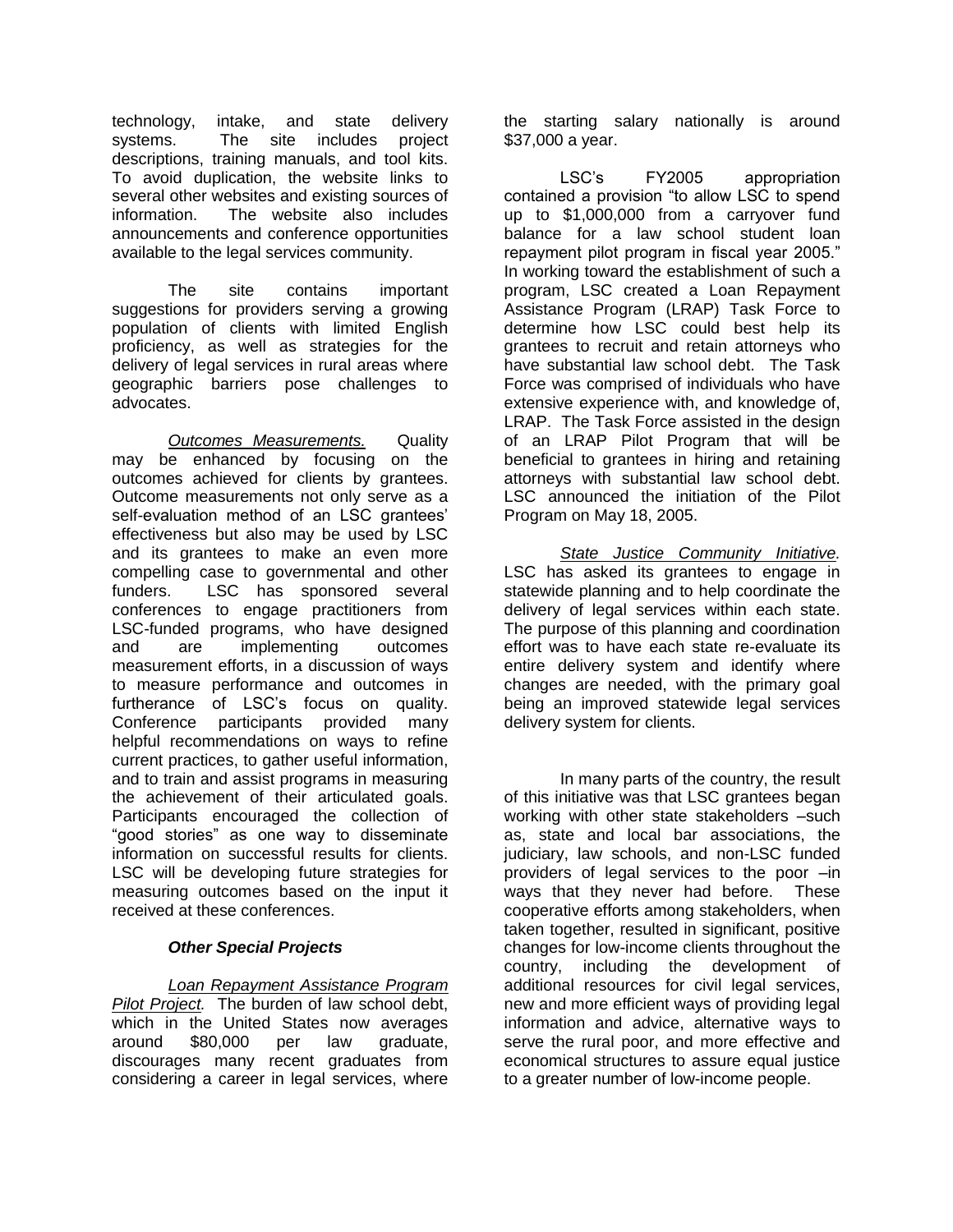One of the more striking developments in building and strengthening state justice communities over the years has been the growing number of states with Access to Justice commissions or similar entities. These entities are formal statewide bodies dedicated to expanding and improving civil legal assistance in their states. They are typically composed of representatives of the bar, the judiciary, legal services providers including LSC-funded providers—and other key stakeholders. The role of the Access to Justice Commissions is generally to bring together representatives of key institutions involved in improving and expanding access to civil justice for low-income people. These commissions seek to identify goals and objectives and the steps necessary to achieve them, and to oversee and coordinate the implementation of those activities. Currently nearly every state has some organized entity actively engaged in supporting, improving, and expanding access to justice.

### *Other LSC Offices*

To give a complete picture of LSC functions and staff, LSC also has an Office of Government Relations and Public Affairs (GRPA) and an Office of Legal Affairs (OLA). GRPA is responsible for overseeing LSC's annual congressional appropriations process and for managing LSC's communications and requests for information from Congress, the Executive Branch, the media, and the general public. The office coordinates the production of LSC's *Annual Report*, its annual budget request, and its *Fact Book*. GRPA also publishes a magazine entitled *Equal Justice* on matters of interest three or four times each year.

OLA serves as in-house counsel and chief legal advisor to LSC. As the General Counsel, OLA carries out traditional "lawyer" functions, including negotiating, drafting and reviewing legal instruments such as contracts, settlement agreements and releases. OLA represents LSC's interests in litigation, directly or through retention and oversight of outside counsel. The office is also responsible for interpreting statutory requirements and

drafting regulations for public comment and for consideration by the LSC Board.

LSC has a Chief Administrative Officer who oversees and coordinates the work of the offices that manage financial services, human relations, information technology, and administrative services.

LSC also has an Office of Inspector General (OIG) that operates under the United States Inspector General Act. It is not part of LSC management. The OIG's mission is to assist management in identifying ways to promote efficiency and effectiveness in the operations of LSC and its grantees and to prevent waste, fraud, and abuse. In addition to the mission shared by all OIGs, Congress, beginning in the FY96 appropriation, directed that the primary tool for ensuring grantee compliance with legal requirements was to be annual grantee audits conducted by independent public accountants under guidance developed by the OIG, thus adding participation in compliance and oversight to the role of the OIG.

## *Conclusion*

Equal justice under law is an ideal cherished by Americans. With the creation of LSC over 30 years ago, the U.S government made a pledge to help ensure that all persons have access to America's civil justice system. In November of 2004, LSC commemorated three decades of promoting equal access to justice. It invited the executive directors of all 140 grantees to gather under one roof for the first time for a special 30th Anniversary Celebration in Washington, D.C. The directors were joined by hundreds of leaders from the broader equal justice community to mark the passage of the LSC Act by Congress in 1974. ABA President Robert Gray and the Chief Judge of the State of New York Judith Kaye were the keynote speakers of the event. Five LSC leaders spanning the decades recounted the highlights of the national legal services program dating back to the 1960s, when federally funded legal services operated out of the Office of Economic Opportunity (OEO). Senators Hillary Rodham Clinton (D-NY) and Pete Domenici (R-NM) set video greetings